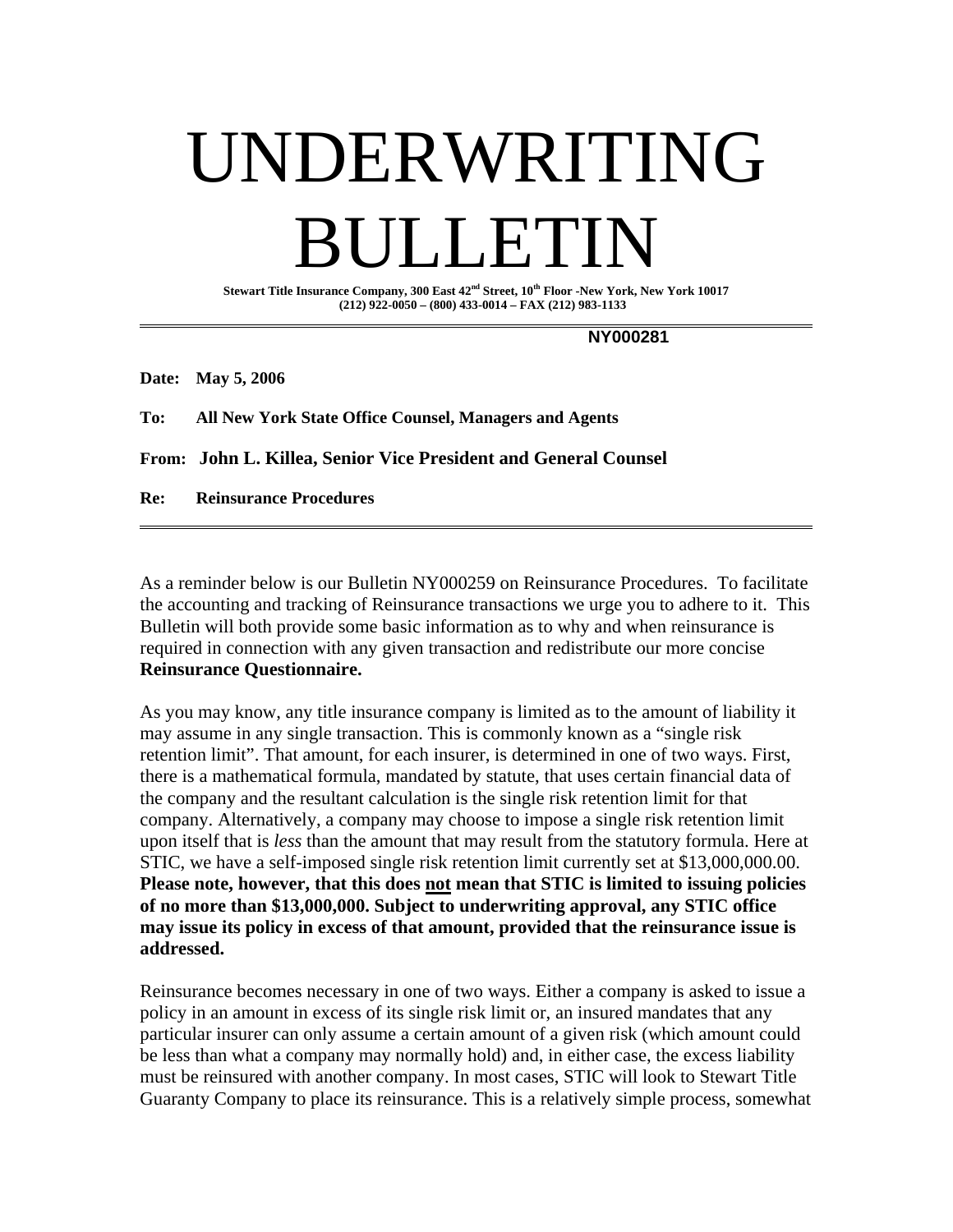# UB No.NY000281 Page 2

# routine, however, it must be stressed, **it is also an absolutely necessary prerequisite to the issuance of any policy with a liability amount over our single risk limit.**

To reiterate the procedure, in any instance where your office will issue its policy in amount in excess of \$13,000,000, please advise this office as follows:

- 1. A Reinsurance Questionnaire, a copy of which is attached for your use and reference, must be completed and sent to Anne Minichino, Reinsurance Administrator, prior to closing. The form should be accompanied by a copy of the report of title or proposed policy to be issued in connection with the transaction. If necessary, the form may accompanied by a separate writing containing any additional details of the transaction, including, but not necessarily limited to, the existence of any unusual risks which may pertain.
- 2. If the amount of insurance requested exceeds your office's underwriting authority, a Policy Approval Form must also be submitted and approved. That form, together with a copy of the title report should be submitted to Margaret T. Ling, Esq.
- 3. Copies of final policies, together with all endorsements, are to be submitted to the Reinsurance Department as soon possible, once the closing has been completed. Please note that this request for a copies of polices is in addition to the copies submitted with your monthly remittance.

This procedure is also to be followed in cases where the amount of insurance requested is less than \$13,000,00 but the insured nevertheless requests reinsurance.

If you have any questions at all regarding the procedure, the completion of the forms or any other aspect of our reinsurance requirements, please do not hesitate to call. Thank you for your anticipated cooperation.

## **References:**

| <b>Bulletins Replaced:</b>  |
|-----------------------------|
| <b>Related Bulletins:</b>   |
| <b>Underwriting Manual:</b> |
| <b>Exceptions Manual:</b>   |
| Forms:                      |
| Attachments:                |

None. RY000180; NY000188; NY000197; NY000222; NY000259 None None None Reinsurance Questionnaire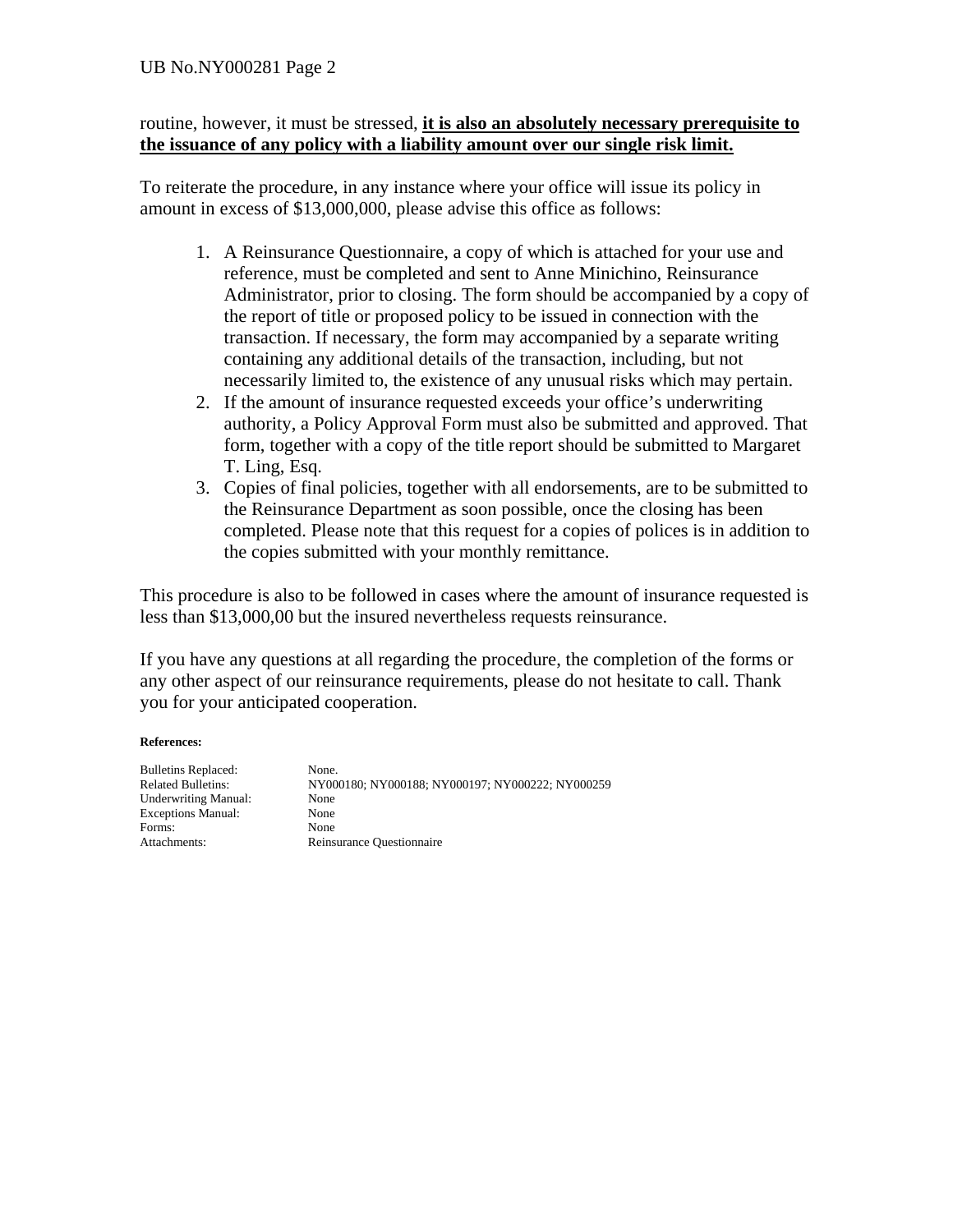| TO: Anne Minichino, Reinsurance Administrator<br><b>Stewart Title Insurance Company</b>                                                                                                                                                                  |                                                                                    |
|----------------------------------------------------------------------------------------------------------------------------------------------------------------------------------------------------------------------------------------------------------|------------------------------------------------------------------------------------|
| 300 East 42 <sup>nd</sup> Street                                                                                                                                                                                                                         | <u> 1989 - Johann Barbara, martxa al III-lea (h. 1989).</u>                        |
| New York, New York 10017                                                                                                                                                                                                                                 |                                                                                    |
| (800) 433-0014 or (212) 922-0050                                                                                                                                                                                                                         |                                                                                    |
| FAX (212) 983-1133                                                                                                                                                                                                                                       |                                                                                    |
| <b>REINSURANCE QUESTIONNAIRE</b>                                                                                                                                                                                                                         |                                                                                    |
|                                                                                                                                                                                                                                                          |                                                                                    |
| Address: Policy No. Policy No.                                                                                                                                                                                                                           |                                                                                    |
|                                                                                                                                                                                                                                                          |                                                                                    |
| Policies to be issued: (Enclosed are Commitments __; Pro-Formas __; Policies __)                                                                                                                                                                         |                                                                                    |
|                                                                                                                                                                                                                                                          | a. Owner Policy (Fee Leasehold $\Box$ ) - Amount \$                                |
|                                                                                                                                                                                                                                                          |                                                                                    |
|                                                                                                                                                                                                                                                          | b. Owner Policy (Fee Leasehold $\Box$ ) - Amount \$                                |
|                                                                                                                                                                                                                                                          |                                                                                    |
|                                                                                                                                                                                                                                                          | c. Loan Policy (Fee___ LH ___ Construction __) - Amount \$________________________ |
|                                                                                                                                                                                                                                                          |                                                                                    |
|                                                                                                                                                                                                                                                          | d. Loan Policy (Fee___ LH ___ Construction __) - Amount \$________________________ |
|                                                                                                                                                                                                                                                          |                                                                                    |
| Premises: County, State County, State                                                                                                                                                                                                                    |                                                                                    |
| Purpose of Financing (for example, purchase of land, purchase of stock or partnership interest,<br>construction loan, permanent financing)<br>express the construction loan, permanent financing)<br>express the construction loan, permanent financing) |                                                                                    |
|                                                                                                                                                                                                                                                          |                                                                                    |
|                                                                                                                                                                                                                                                          |                                                                                    |
|                                                                                                                                                                                                                                                          |                                                                                    |
|                                                                                                                                                                                                                                                          |                                                                                    |
|                                                                                                                                                                                                                                                          |                                                                                    |
| Type or Character of Property (vacant land, residential, commercial, condominium, etc.)                                                                                                                                                                  |                                                                                    |
| What endorsements or affirmative coverage is being given? (List Endorsements):                                                                                                                                                                           |                                                                                    |
|                                                                                                                                                                                                                                                          | <u> 1989 - Johann Stoff, amerikansk politiker (* 1908)</u>                         |
| Is Stewart Title Guaranty to take all?<br><u>Letter and the contract of the Cuaranty to take all</u>                                                                                                                                                     |                                                                                    |
| Acceptance letters will be addressed to Anne Minichino at STIC unless otherwise stated.                                                                                                                                                                  |                                                                                    |
| Other:                                                                                                                                                                                                                                                   |                                                                                    |
|                                                                                                                                                                                                                                                          |                                                                                    |